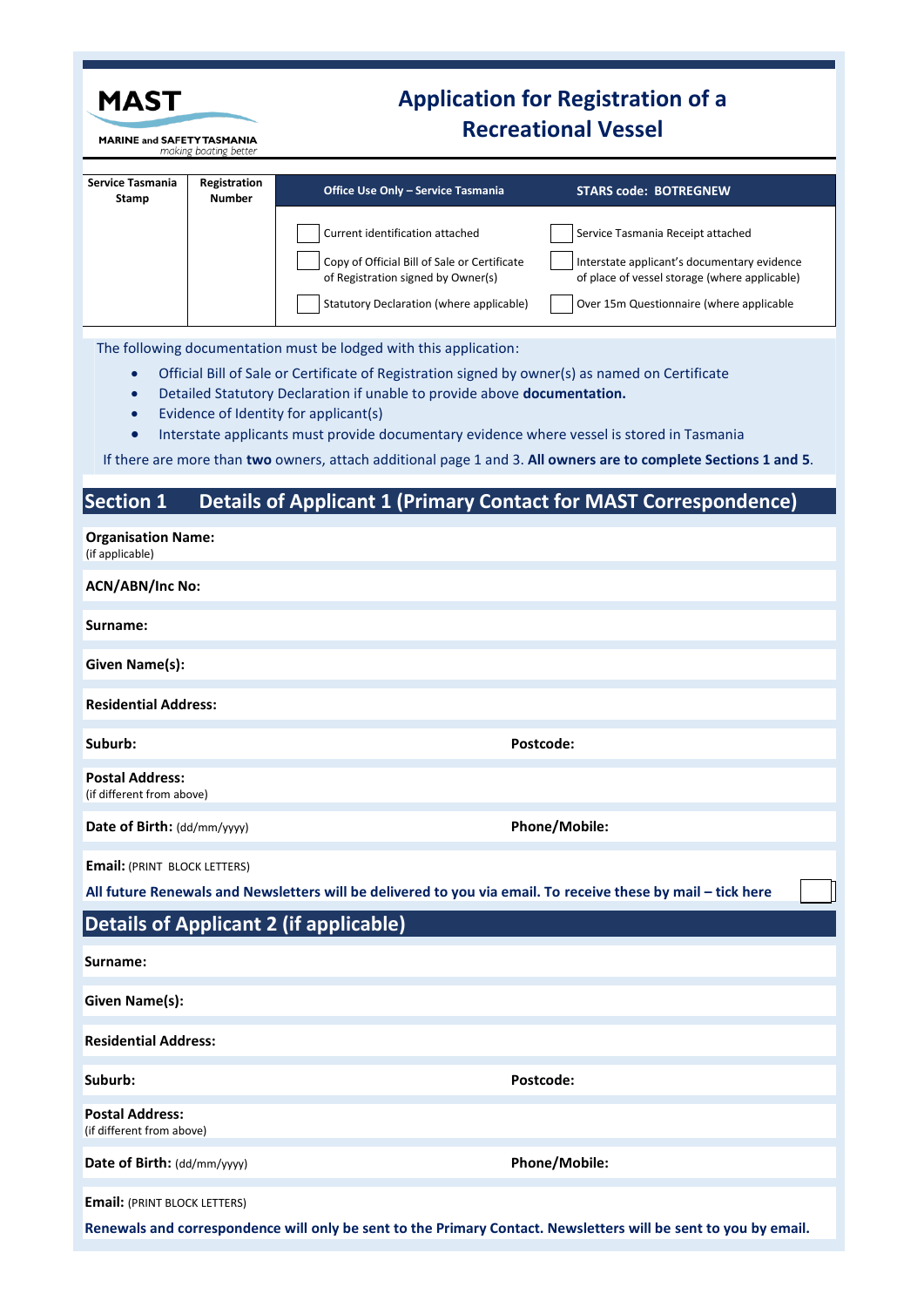## **Section 2 Recreational Vessel Details**

| $\sim$ Section Z                                                                                                                              | Recreational vessel Details                                |  |  |  |  |  |  |
|-----------------------------------------------------------------------------------------------------------------------------------------------|------------------------------------------------------------|--|--|--|--|--|--|
| <b>Hull Serial No:</b>                                                                                                                        | <b>Existing Registration No:</b>                           |  |  |  |  |  |  |
| Hull Identification No. (HIN):                                                                                                                |                                                            |  |  |  |  |  |  |
| <b>Vessel Make:</b><br><b>Vessel Model:</b>                                                                                                   |                                                            |  |  |  |  |  |  |
| <b>Year of Manufacture:</b><br>Flybridge:<br>Yes<br>No                                                                                        |                                                            |  |  |  |  |  |  |
| <b>Australian Builder's Plate</b>                                                                                                             | <b>Navigation Lights:</b><br>Yes<br>No<br>Yes<br>No        |  |  |  |  |  |  |
| <b>Hull Colour:</b>                                                                                                                           | <b>Other Colour:</b>                                       |  |  |  |  |  |  |
| Hull Length: (Metres)<br>Draft: (Metres)<br><b>Beam:</b> (Metres)<br>Note: If 15m and over, additional information will be required.          |                                                            |  |  |  |  |  |  |
| Hull Length Overall: (Incl bow sprit/pod etc. Metres)<br>Note: this measure is not used for mandatory wearing of life jackets for <6m vessels |                                                            |  |  |  |  |  |  |
| Vessel Name: (if applicable)                                                                                                                  |                                                            |  |  |  |  |  |  |
| <b>Hull Construction:</b>                                                                                                                     | Aluminium<br>Timber<br>Steel<br>Plastic                    |  |  |  |  |  |  |
|                                                                                                                                               | Inflatable<br>GRP (Fibreglass)<br>Ferro Composite<br>Other |  |  |  |  |  |  |
| <b>Class of Vessel:</b>                                                                                                                       | Cuddy Cabin<br>Runabout<br>Open Boat<br>Cruiser            |  |  |  |  |  |  |
|                                                                                                                                               | <b>Motor Sailer</b><br>Motor Launch<br>Inflatable<br>Yacht |  |  |  |  |  |  |
|                                                                                                                                               | PWC (Jet Ski)<br>Other                                     |  |  |  |  |  |  |
| <b>Vessel Use:</b>                                                                                                                            | Cruising<br><b>Yacht Racing</b><br>Fishing<br>Diving       |  |  |  |  |  |  |
|                                                                                                                                               | <b>Water Skiing</b>                                        |  |  |  |  |  |  |
| <b>Vessel Storage Facility:</b>                                                                                                               | Boatshed<br>Trailer<br>Other<br>Jetty                      |  |  |  |  |  |  |
|                                                                                                                                               | Marina: (specify)<br>Mooring No:                           |  |  |  |  |  |  |
| Place of storage of vessel (Postcaode):                                                                                                       |                                                            |  |  |  |  |  |  |
| <b>EPIRB:</b>                                                                                                                                 | Yes<br>No<br>(Note: Must be registered with AMSA)          |  |  |  |  |  |  |
| <b>Club Name:</b> (if applicable)                                                                                                             | Sail Number: (if applicable)                               |  |  |  |  |  |  |